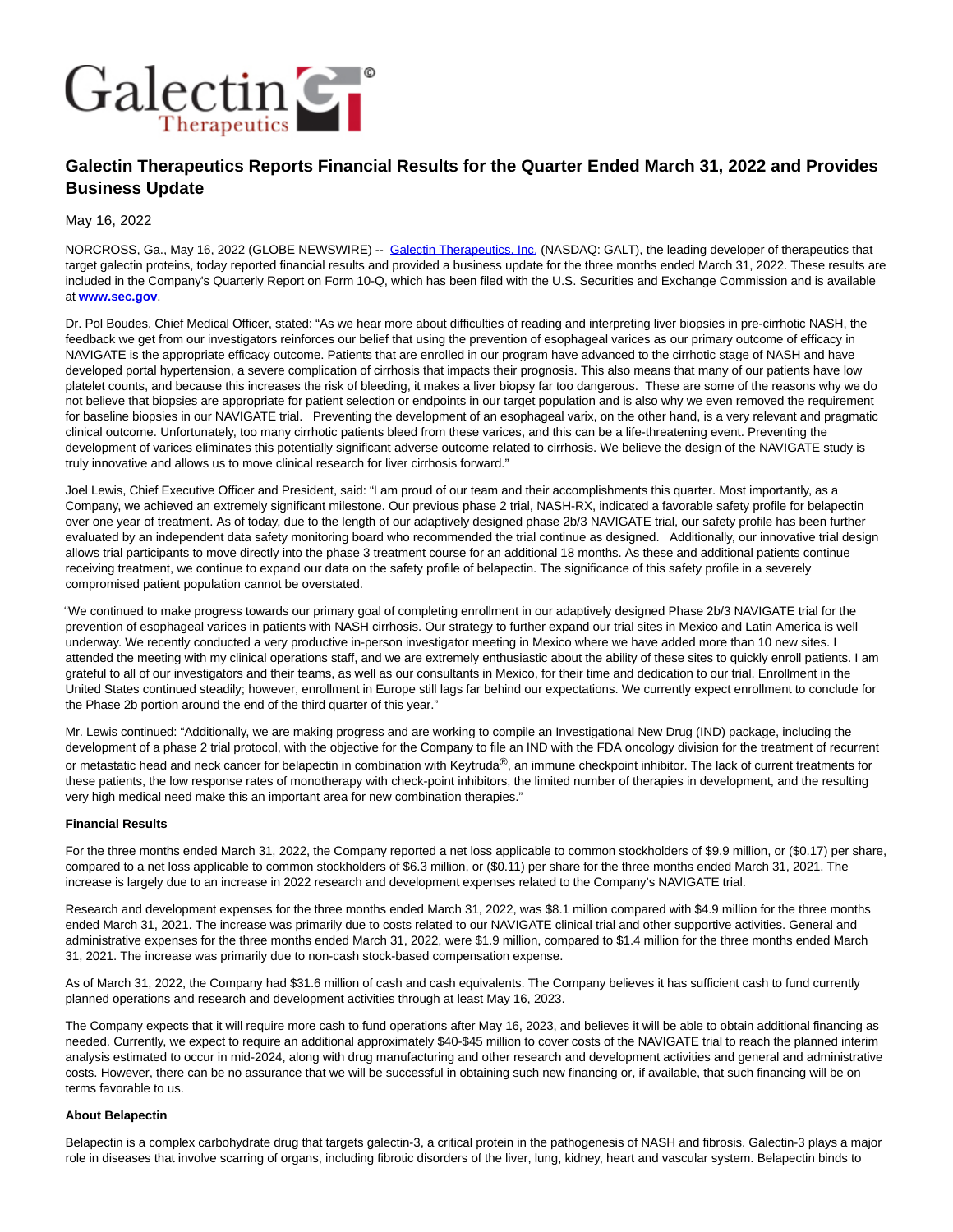galectin-3 and disrupts its function. Preclinical data in animals have shown that belapectin has robust treatment effects in reversing liver fibrosis and cirrhosis. A Phase 2 study showed belapectin may prevent the development of esophageal varices in NASH cirrhosis, and these results provide the basis for the conduct of the NAVIGATE trial. The NAVIGATE trial (www.NAVIGATEnash.com), titled "A Seamless Adaptive Phase 2b/3, Double-Blind, Randomized, Placebo-controlled Multicenter, International Study Evaluating the Efficacy and Safety of Belapectin (GR-MD-02) for the Prevention of Esophageal Varices in NASH Cirrhosis," began enrolling patients in June 2020, and is posted on www.clinicaltrials.gov (NCT04365868). Galectin-3 has a significant role in cancer, and the Company has supported a Phase 1b study in combined immunotherapy of belapectin and KEYTRUDA in advanced melanoma and in head and neck cancer. This trial provided a strong rationale for moving forward into a Company-sponsored Phase 2 development program, which the company is exploring.

## **About Fatty Liver Disease with Advanced Fibrosis and Cirrhosis**

Non-alcoholic steatohepatitis (NASH) has become a common disease of the liver with the rise in obesity and other metabolic diseases. NASH is estimated to affect up to 28 million people in the U.S. It is characterized by the presence of excess fat in the liver along with inflammation and hepatocyte damage (ballooning) in people who consume little or no alcohol. Over time, patients with NASH can develop excessive fibrosis, or scarring of the liver, and ultimately liver cirrhosis. It is estimated that as many as 1 to 2 million individuals in the U.S. will develop cirrhosis as a result of NASH, for which liver transplantation is the only curative treatment available. Approximately 9,000 liver transplants are performed annually in the U.S. There are no drug therapies approved for the treatment of liver fibrosis or cirrhosis.

# **About Galectin Therapeutics**

Galectin Therapeutics is dedicated to developing novel therapies to improve the lives of patients with chronic liver disease and cancer. Galectin's lead drug belapectin (formerly known as GR-MD-02) is a carbohydrate-based drug that inhibits the galectin-3 protein which is directly involved in multiple inflammatory, fibrotic, and malignant diseases, for which it has Fast Track designation by the U.S. Food and Drug Administration. The lead development program is in non-alcoholic steatohepatitis (NASH) with cirrhosis, the most advanced form of NASH-related fibrosis. This is the most common liver disease and one of the largest drug development opportunities available today. Additional development programs are in treatment of combination immunotherapy for advanced melanoma and other malignancies. Advancement of these additional clinical programs is largely dependent on finding a suitable partner. Galectin seeks to leverage extensive scientific and development expertise as well as established relationships with external sources to achieve cost-effective and efficient development. Additional information is available at **[www.galectintherapeutics.com](https://www.globenewswire.com/Tracker?data=vk8hLV9iJq8-Yr3vuit4PUGOvcHEJZyKV0XBwYI8KFwVgjoI_pX2yQHBiaPaK886K-0p1oGmyf9K1-kP288b7xE0XGPeg1JgPt2UgkpxD3uFRqHCQjXqP4ll4tKW7oAbW5ZaHBuSkJXODlur45xNUaMBpyGWqTt4-Sy-ouTgYVJZguBGYmHuZSZjpRLAUqETA3Q804c9gnk9EUAIi5hWOIAkMIaXgo2FZt9rmO-mHspnZq_KiqvOGJ9QjQObCbskbT5aZOmhORYkrLYwEFhlINeBydsNVWDRDFGwrpkaqBU=)**.

### **Forward Looking Statements**

This press release contains forward-looking statements within the meaning of the Private Securities Litigation Reform Act of 1995. These statements relate to future events or future financial performance, and use words such as "may," "estimate," "could," "expect" and others. They are based on management's current expectations and are subject to factors and uncertainties that could cause actual results to differ materially from those described in the statements. These statements include those regarding the hope that Galectin's development program for belapectin will lead to the first therapy for the treatment of fatty liver disease with cirrhosis and those regarding the hope that our lead compounds will be successful in cancer immunotherapy and in other therapeutic indications. Factors that could cause actual performance to differ materially from those discussed in the forward-looking statements include, among others, that trial endpoints required by the FDA may not be achieved; Galectin may not be successful in developing effective treatments and/or obtaining the requisite approvals for the use of belapectin or any of its other drugs in development; the Company may not be successful in scaling up manufacturing and meeting requirements related to chemistry, manufacturing and control matters; the Company's current clinical trial and any future clinical studies as modified to meet the requirements of the FDA may not produce positive results in a timely fashion, if at all, and could require larger and longer trials, which would be time consuming and costly; plans regarding development, approval and marketing of any of Galectin's drugs are subject to change at any time based on the changing needs of the Company as determined by management and regulatory agencies; regardless of the results of any of its development programs, Galectin may be unsuccessful in developing partnerships with other companies or raising additional capital that would allow it to further develop and/or fund any studies or trials. Galectin has incurred operating losses since inception, and its ability to successfully develop and market drugs may be impacted by its ability to manage costs and finance continuing operations. Global factors such as coronavirus may continue to impact NASH patient populations around the globe and slow trial enrollment and prolong the duration of the trial and significantly impact associated costs. For a discussion of additional factors impacting Galectin's business, see the Company's Annual Report on Form 10-K for the year ended December 31, 2021, and subsequent filings with the SEC. You should not place undue reliance on forward-looking statements. Although subsequent events may cause its views to change, management disclaims any obligation to update forward-looking statements.

## **Company Contact:**

Jack Callicutt, Chief Financial Officer (678) 620-3186 ir@galectintherapeutics.com

Galectin Therapeutics and its associated logo is a registered trademark of Galectin Therapeutics Inc. Belapectin is the USAN assigned name for Galectin Therapeutics' galectin-3 inhibitor belapectin (GR-MD-02).

Condensed Consolidated Statements of Operations

| <b>Three Months Ended</b><br><b>March 31.</b> |    |       |
|-----------------------------------------------|----|-------|
| 2022                                          |    | 2021  |
|                                               |    |       |
| \$<br>8,058                                   | \$ | 4,899 |
| 1,877                                         |    | 1,418 |
| 9,935                                         |    | 6,317 |
|                                               |    |       |